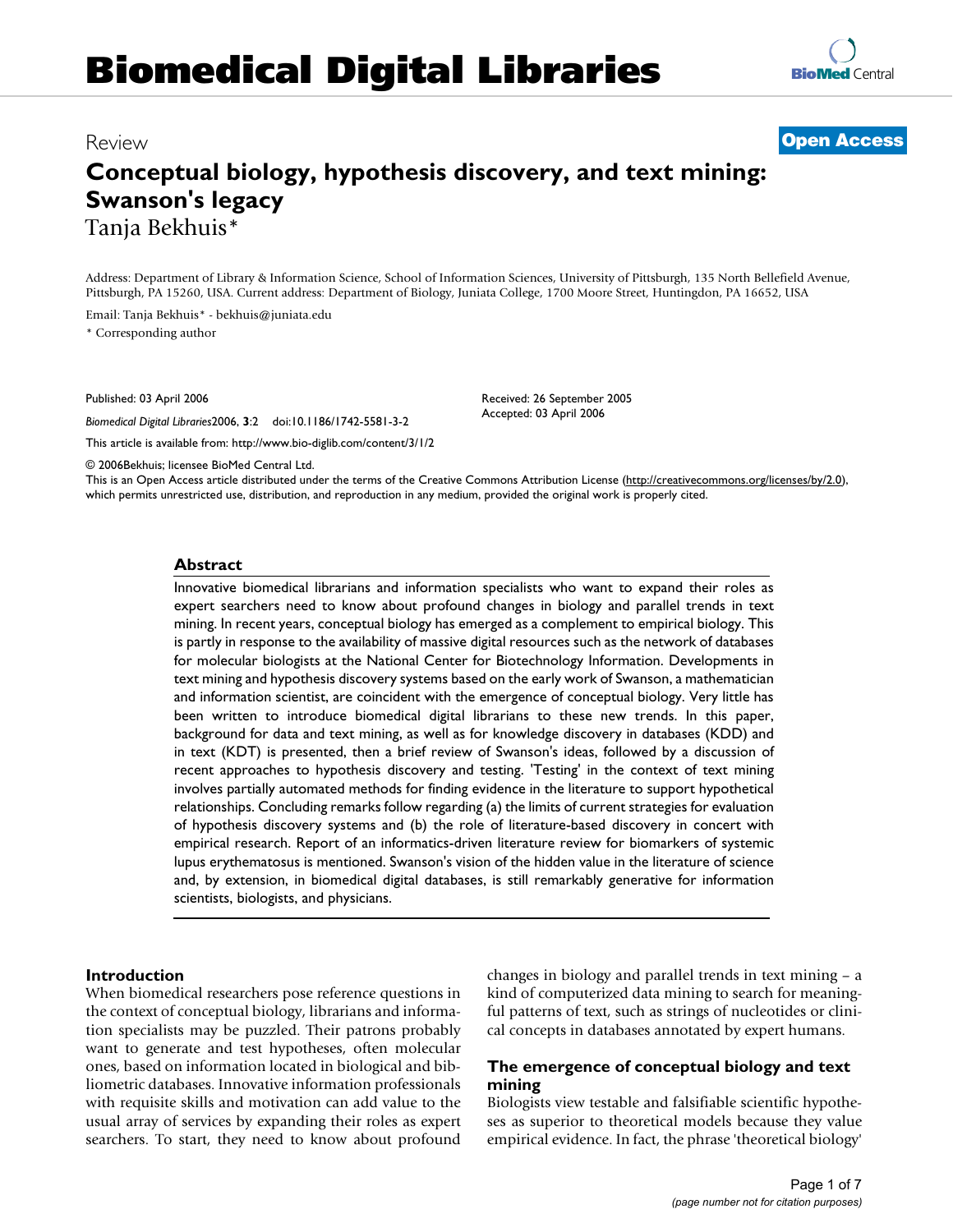is considered by some to be a contradiction in terms [1]. Nevertheless, the abundance of digital information, especially in molecular and cellular biology, is such a promising resource that conceptual – theoretical and not empirical – literature-based approaches for generating and testing hypotheses are emerging. Cognizant of this trend, Blagosklonny and Pardee argue in an essay published in *Nature* [2] that conceptual biology is an important complement to empirical biology in part because conceptual reviews of enormous databases overcome the obstacles of their "complexity and overproduction" (p. 373). In other words, digital databases represent an opportunity for scientific exploration because "retrievable facts are being accumulated in databases, from a variety of sources in seemingly unrelated fields, and from thousands of journals" (p. 373). Although the pioneer of bibliographic knowledge discovery is neither mentioned by Bray nor Blagosklonny and Pardee, their comments are reminiscent of Swanson's. Consider the following quote:

The reward system and ethos of science ... recognize only the physical world as a source of new knowledge. The literature tends to be seen as a sort of knowledge necrology, a mechanism of diffusion that supports laboratory-based discovery, but without a life of its own. Science may be better served by a new image of its literature as a vast mosaic of undiscovered connections, a potential source of countless recombinant ideas – a world with its own endless frontier (p. 36)  $|3|$ .

Today, biologists are beginning to embrace Swanson's prescient notions, as evidenced by Bray [1], Blagosklonny and Pardee [2], and the appearance of journals such as *Theoretical Biology and Medical Modelling* [4]. Moreover, developers of text or literature mining applications are working at a furious pace, in part because mapping the human genome led to an explosion of text-based genetic information. As a result, several large and complicated genomics and proteomics databases exist. (Genomics refers to the study of an organism's genome or full complement of genetic information. Proteomics refers to the study of an organism's proteome or full complement of proteins encoded by its genome.) Many specialized, overlapping databases exist for biomedical researchers and molecular biologists interested in studying structure, function, and interactions among genes and proteins. For example, see the National Center for Biotechnology Information's catalog of resources [5]. These digital databases are information rich, but still relatively opaque without mining tools.

Powerful trends are in place for continued development of text mining (TM) applications useful for generating hypotheses and for finding evidence to support hypotheses. First, TM tools facilitate conceptually driven, more efficient retrieval – an advance that scholars exposed to a superabundance of information will welcome [6]. Second, TM tools can bridge disjoint literatures unknown to researchers who have specialized in response to information overload [7]. Third, the typical topography of information networks is characterized by directed clusters of nodes such that searching in one "continent" might preclude access to another [8]. Hence, TM tools can help bridge information continents on the Web and other scale-free networks. Fourth, TM tools can stem the profligate waste of digital library resources by enhancing access and adding value to content.

Aside from a few review papers [9-12] and in the introductions to papers describing particular TM methods or tools [13-15], very little has been written to introduce digital librarians to TM and hypothesis discovery. Hence, in this paper, background for mining and knowledge discovery is presented, then a brief review of Swanson's ideas, followed by a discussion of recent approaches to hypothesis discovery (generation) and testing. 'Testing hypotheses' in the context of literature-based TM refers to partially automated processes for finding evidence to support hypothetical relationships. A major goal of informaticians working in concert with subject experts is to unearth enough evidence in support of hypotheses that will be of interest to empiricists for eventual experimental validation.

# **Mining and knowledge discovery**

Data mining refers to the automated search for meaningful patterns of data (including text) stored in very large digital databases or distributed over the Web. The term 'data mining' was popularized in the 1990s when corporations developed data warehouses to store the deluge of digital information. Early resources for mining were structured relational databases of numeric data. Today, data types may be numeric, textual, visual, and more. If textual, data may be unstructured, such as full text documents, or partially structured, such as MEDLINE abstracts, tagged HTML documents, or annotated databases. However, some see full text as inherently semi-structured because of grammatical rules for natural language and conventions for document structure [10]. Structure has methodological implications for text mining. For example, consider the several sections of a scientific article: title, abstract, keyword list, introduction, methods, results, discussion, and reference list. Since these vary with respect to type and amount of information, extraction of information can be "tuned" to the section [16].

Many different TM methods exist [17], including some that use co-citations, author names, journal names, words, phrases, emails, technical support transcripts, patient records, and gene or protein sequences. Even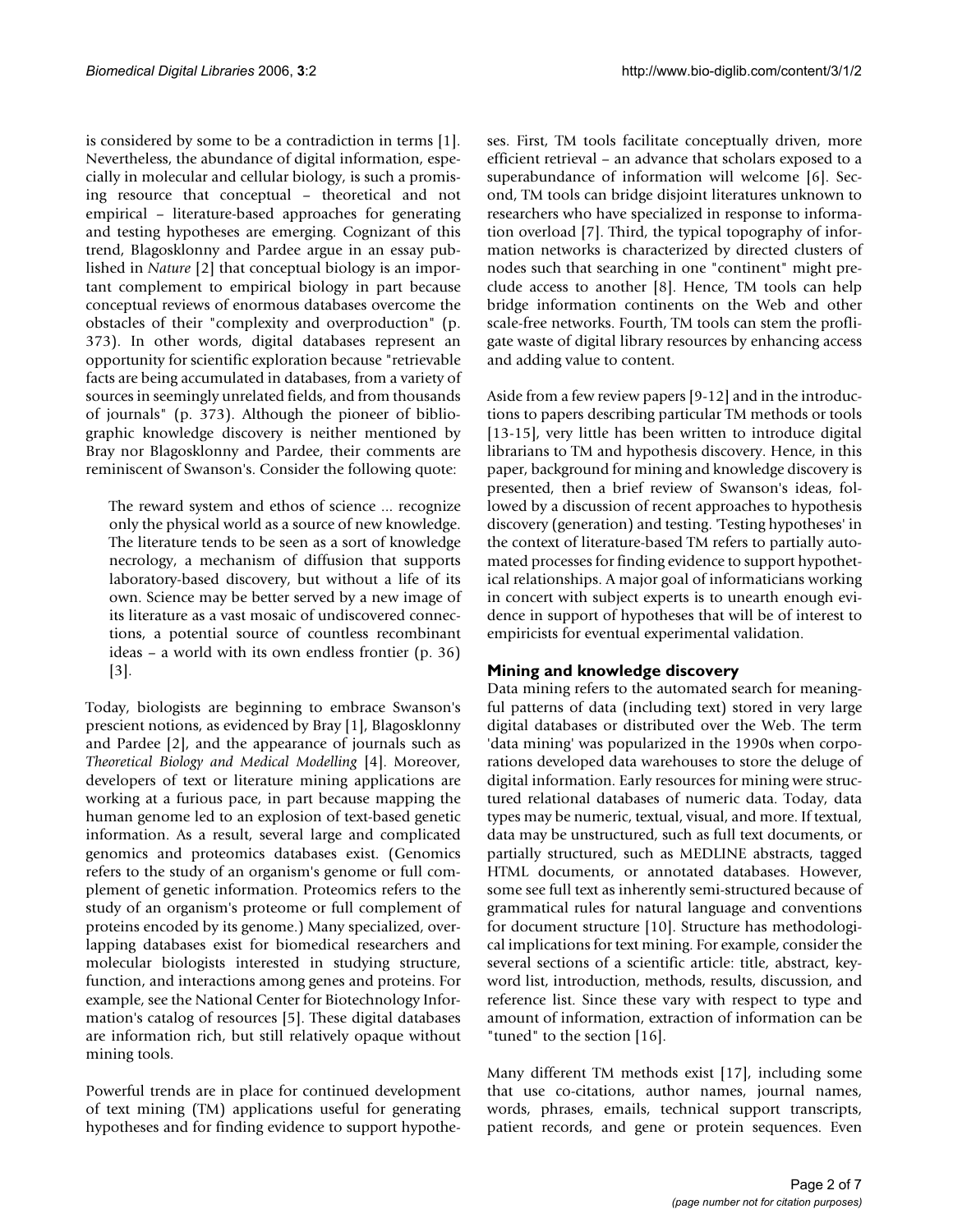though TM methods need not be used for theoretical model building or testing, Srinivasan believes that "text mining applied to the domain of biomedicine is conceptual biology" (p. 410) [18]. This may be an overstatement. Nevertheless, text mining in tandem with conceptual biology is a potentially powerful strategy for finding novel relationships in literature-based databases, such as MEDLINE.

Regardless of purpose, successful mining adds value to retrieved information by imposing a meaningful structure on what could otherwise be an incomprehensible morass. Methods vary with the disciplinary focus of developers and include statistical, linguistic, and visual approaches. Additionally, mining data may be thought of as a step in the cycle of knowledge discovery in databases (KDD) or as intrinsic to the entire cycle [19,20]. In either case, a primary goal of KDD is to map low-level data into more meaningful forms. The iterative cycle of KDD can involve problem definition, information retrieval, data cleaning, statistical or linguistic information extraction, analysis, visual display, and interpretation. Developers have tried to fully automate the cycle, but human experts still need to evaluate results – both interim and final – making decisions at various strategic points throughout the cycle.

More recently, with the rapid development of methods to automate retrieval, extraction, and mining of rich textbased resources in biology, a new term has emerged – knowledge discovery in text (KDT) [10]. Natarajan et al. define KDT as "the process of identifying and extracting valid, *novel* [italics added], potentially useful and ultimately understandable patterns in natural-language documents" (p. 32). The three main phases of KDT, in their view, include (a) information retrieval of relevant documents; (b) information extraction of entities (e.g., gene or protein names), relations (e.g., protein-protein interactions), or events (e.g., molecular pathways); and (c) text mining to find "non-trivial, implicit, previously unknown" patterns (p. 33). Two basic TM tasks are classification and clustering of retrieved documents.

# **Swanson's ideas**

'Undiscovered public knowledge' is a phrase coined by Swanson [21]. It refers to published knowledge effectively buried in disjoint topical domains –'disjoint' because researchers working in disparate fields are unaware of one another. Hence, truly disjoint literatures have no articles in common. Swanson suggested in a series of creative papers that novel information might be unearthed by systematically studying seemingly unrelated and non-interactive research literatures, which he called "complementary but disjoint" (p. 280) [22]. To demonstrate the feasibility of his ideas, he found evidence for previously overlooked relationships between fish oil and

Raynaud's syndrome [23], magnesium and migraine [24], somatomedin C and arginine [25], and viruses as weapons [26]. This is quite remarkable given that Swanson is a mathematician and an information scientist, not a physician.

For readers interested in the methods of Swanson and colleagues, a good place to begin is with Swanson and Smalheiser [27]. A concise summary of an early model described in their paper is offered here: Given a particular research question in biomedicine, a primary goal is to identify two complementary but disjoint literatures *AB* and *BC*, where *A, B*, and *C* are variables or concepts of interest. Begin by searching titles in MEDLINE relevant to *C* and then *A*; review the results and generate a list of titles by shared terms *B*. Taken together, *AB* and *BC* are disjoint since nothing has been published linking *A* with *C*. For example, let *C* represent the source literature on migraine; *A* the target literature on magnesium; and *B* the intermediate literature linking *A* to *C*. After expert review, the shared *B* list of terms in titles of *AB* and *BC* ultimately suggest several testable and novel hypotheses regarding the physiological effects of magnesium deficiency with respect to migraine. At this point, even though a set of hypothesized relationships has been discovered, independent experimental tests are still necessary to validate the results, e.g., by conducting clinical trials.

To partially automate their method, Swanson and Smalheiser developed an interactive software program called ARROWSMITH available on the Internet at two sites [28,29]. The two versions vary somewhat algorithmically and potential users should review both sites before selecting one over the other. Additionally, the latter site seems more 'user friendly' but parts of it are under construction (as of March 2006). At the first site, the user selects one of two modes (hypothesis generation or hypothesis testing) to produce an *A* list and a *C* list of terms by searching MEDLINE titles and medical subject headings via PubMed or OVID. (In the early literature, the two modes are referred to as procedures I and II, respectively, depending on whether or not the user hypothesizes a relationship between *A* and *C* at the outset. Today, the first procedure is sometimes characterized as open and the second as closed.) The hypothesis-testing mode relaxes the early assumption of purely disjoint literature pairs since if one knows of a possible relationship, articles mentioning *A, B*, and *C* probably exist but are not commonly known.

Swanson and Smalheiser [27] recognized that two literatures might be spuriously linked because of shared language in the larger discipline, e.g., medicine. They described several filters in the early version of ARROW-SMITH that (a) control this potential confound and (b) introduce human intelligence into the interactive system.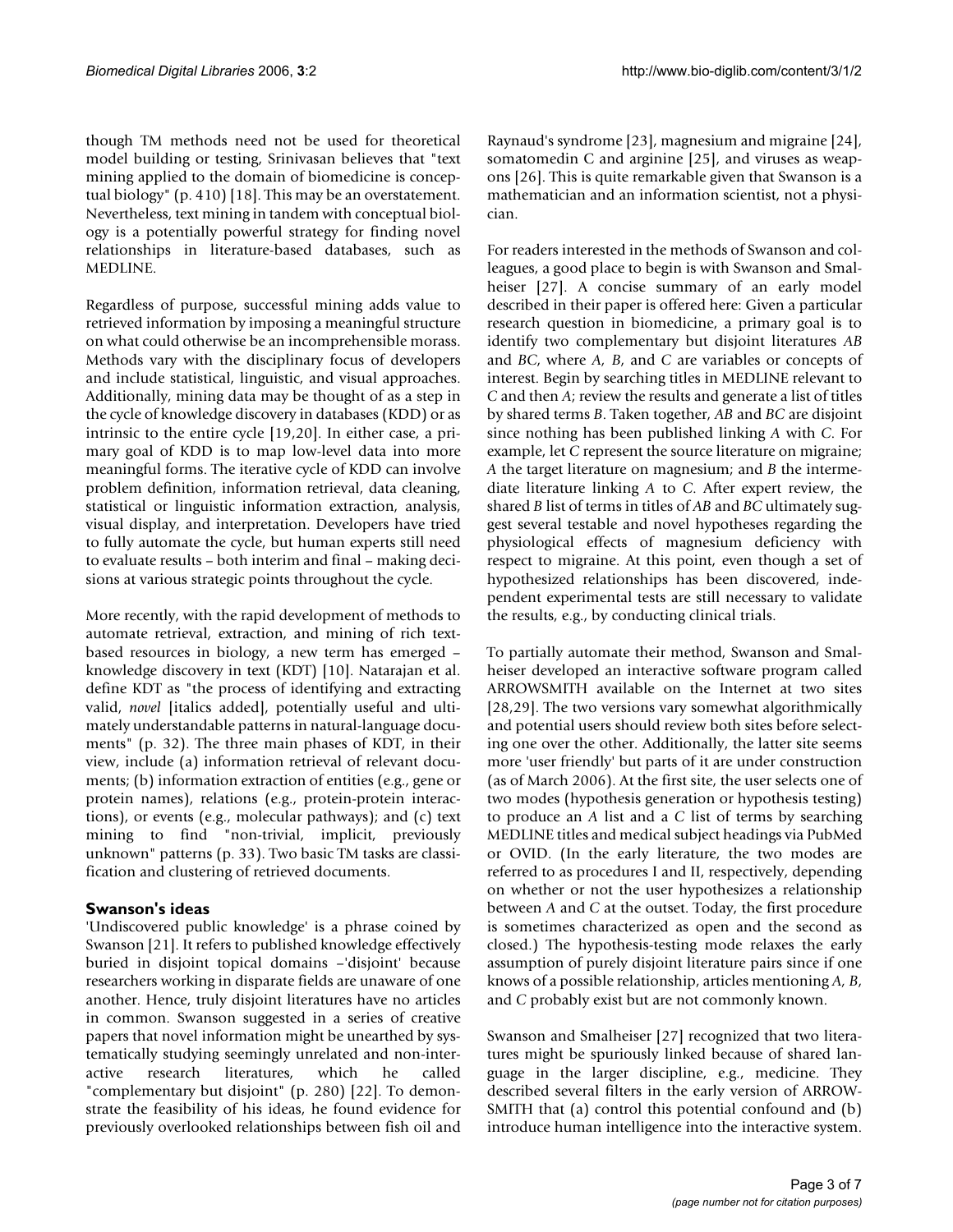The early filters included an a priori stop list of several thousand words (human not machine made), a statistical cutoff for retaining terms based on relative frequency, and category restrictions, e.g., 'dietary factor' or 'toxin.' The recent version of ARROWSMITH offers additional filters, such as 'first publication date.'

Since KDT embraces many different types of studies, it is helpful to have a name for the class of studies deriving from Swanson's earliest insights. Stegmann and Grohmann [30] proposed the term 'Swanson Linking' (SL) for "literature-based discovery where SL may be defined as finding disjoint literature partners by establishing meaningful links between them using information retrieval from bibliographic databases" (p. 112). Following Stegmann and Grohmann, the projects described below could be classified as SL studies. However, the definition may need to be broadened in the future to include all types of databases.

### **Swanson linking studies and development**

Researchers who extend Swanson's ideas remain faithful to his logic, but are perhaps too respectful of his methods. For example, hypotheses in SL studies usually involve a disease; the database of choice is usually MEDLINE; and evaluation almost always entails replicating Swanson's earliest findings – a strategy probably first adopted by Gordon and Lindsay [31] and Swanson and Smalheiser [27]. Even so, researchers have made major contributions by systematizing Swanson's early methods, improving automation of certain aspects of hypothesis discovery, and mining entities other than titles. A list of chronologically ordered papers from 1986 to 2001 on literaturebased discovery is available on the Internet [32].

### *Gordon and Lindsay*

In 1996, Gordon and Lindsay [31] published a study on discovery support systems because "no other investigators [had] reported conducting literature-based discovery experiments that confirm, disconfirm, or extend Swanson's work in any way" (p. 117). This was a decade after publication of Swanson's first text mining papers. Their results gave credence to Swanson's strategy by confirming the link between Raynaud's syndrome and dietary fish oil. Moreover, they introduced lexical and statistical methods for mining abstracts instead of titles and developed computer-based tools to support discovery. By comparing several frequency measures for choosing terms, they introduced quantitative rigor to the field.

#### *Weeber* **et al.**

Weeber and colleagues [33] developed a concept-based, Natural Language Processing system called DAD (Drug-Adverse Drug Reaction-Disease) to assist biomedical experts in formulating and testing hypotheses, primarily for drug discovery studies. They bypassed the difficulties of extracting words – obviating the need for stop lists and complex queries for synonyms and variants – by mapping words in titles and abstracts to concepts in the Unified Medical Language System (UMLS) Metathesaurus, one of three components in the National Library of Medicine's UMLS [34]. Mapping also facilitates (a) extraction of compound phrases, such as 'blood pressure' and (b) narrowing the search space by using UMLS semantic types as filters. As of March 2006, the UMLS Semantic Network contains 135 semantic types; at least one semantic type is assigned to each of more than one million biomedical concepts. The judicious use of semantic filters, such as 'gene or genome' or 'cell function,' could broaden the kinds of hypotheses generated to date.

To demonstrate the usefulness of their discovery system, Weeber et al. [35] published the results of an interesting study on potentially new target diseases for the drug thalidomide. They found bibliographic evidence in PubMed suggesting that thalidomide could be an effective treatment for chronic hepatitis C, myasthenia gravis, *Helicobacter pylori*-induced gastritis, and acute pancreatitis.

#### *Stegmann and Grohmann*

Stegmann and Grohmann [30] extended SL methodology by employing co-word analysis, a statistical method useful for clustering. Instead of words or concepts, they analyzed strength of co-occurrence for pairs of keywords assigned to MEDLINE documents in the retrieval sets. Keywords included medical subject headings (MeSH), as well as Enzyme Commission Numbers and Chemical Abstracts Service Registry Numbers in the RN field. The analyses lead to maps or "strategical diagrams" of clusters containing keywords. Promising terms linking complementary but disjoint literatures tend to appear in regions of low centrality and density. They validated their approach by replicating Swanson's findings for Raynaud's syndrome and fish oil, and for migraine and magnesium. They also found evidence for a relationship between prions, neurodegenerative diseases, and manganese. This relationship had been mapped earlier by Chen in the context of latent domains of knowledge –'latent' because of the low citation rate of an important paper described in Chen's book on mapping (chapter 7, pp. 216–219) [36].

An advantage of co-word analysis and clustering is that early phases of term selection are automated. However, subject experts still need to review clusters for final selection of appropriate terms. Another strength is that users may find it easier to review maps or diagrams of clusters than long lists of sorted terms. A disadvantage is that the method depends on keywords from a controlled vocabulary. Other methods, such as mining titles and abstracts, are more appropriate if keywords are missing. Addition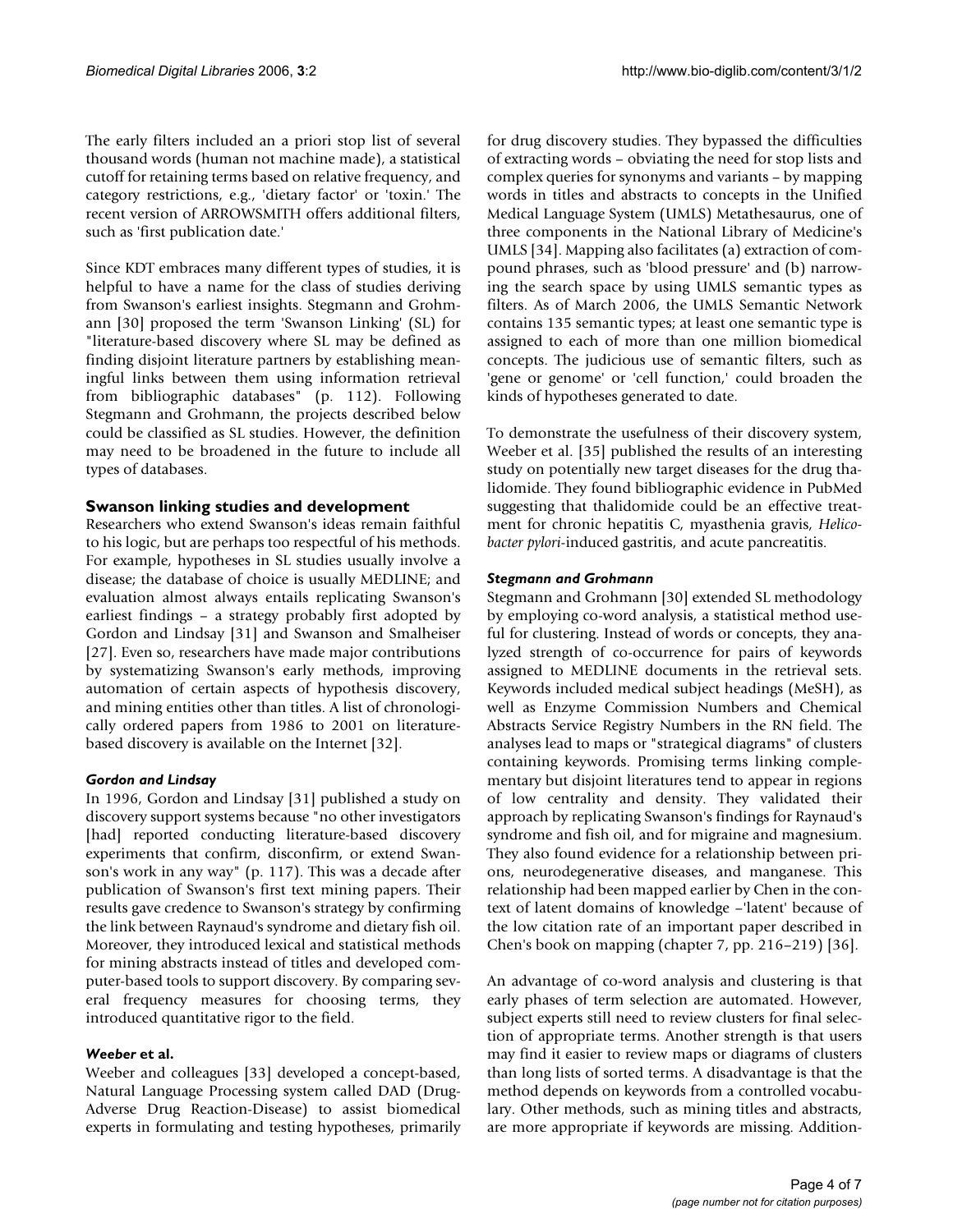ally, this consideration will be important in the future when researchers try to merge and mine information from databases without shared vocabularies.

## *Srinivasan*

Srinivasan [18] published the results of an extensive replication of Swanson and Smalheiser's work, carefully comparing her methods to theirs, as well as to those of Gordon and Lindsay, and Weeber et al. She has an active TM program of research and is dedicated to building a "suite of text mining tools that may be used by a domain expert to explore a text collection for hypothesis generation" (p. 397). Additionally, Srinivasan and Libbus published reports of interesting applications that demonstrate the usefulness of her system, such as an SL study exploring the therapeutic benefits of *Curcuma longa* (curcumin) for retinal diseases, Crohn's disease, and spinal cord disorders [37]. Her work resembles Weeber et al. [33] and Stegmann and Grohmann [30] in that she uses UMLS semantic types and MEDLINE metadata (MeSH terms), respectively. However, she combines these elements in a manner very different from either group.

Srinivasan's TM algorithms for discovery entail building profiles of research topics based on weighted MeSH terms from retrieved MEDLINE documents, where weights are estimated within semantic type. Taken together, weighted terms constitute a profile of the topic of interest. For example, a profile for the hereditary disorder Marfans syndrome probably would consist of heavily weighted terms for "genes, proteins, symptoms, drug treatments, other disease, and population groups" (p. 397) [18]. Topics for profiling can be single words or phrases that need not be composed of MeSH terms. Unlike Stegmann and Grohmann [30], the results are ranked term lists rather than clusters.

# **Conclusion**

Developers commonly try to replicate Swanson's early findings as a means of system appraisal because (a) much of Swanson's work has been validated independently and empirically by clinical researchers and (b) no other agreed-upon criteria exist, with the exception of expert opinion regarding relevancy of results and feasibility of hypotheses. In this context, appraisal implies evaluation of the goodness of sets of discovered hypothetical relationships. If no other criteria for demonstrating validity exist, evaluation must await tests by empiricists who happen to find the results interesting [9]. This is a major problem for developers of hypothesis generating systems.

However, a variant of this approach is possible. Developers could work retrospectively on other well-known, empirically validated phenomena by mining the relevant literature up to meaningful cutoff dates. The goodness of the results sets would depend on whether known causal or temporal relationships are recovered. This is similar to using Swanson's early findings as evaluation criteria, but opens the discovery process to other domains in basic and applied research, such as molecular biology, chemistry, physical therapy, nursing, or public health.

Regardless of disciplinary focus, it is probable that researchers will want to retrieve and merge information from several kinds of databases. This assumes continued interest in interdisciplinary research and expansion of overlapping databases. For example, to glimpse the interconnectedness of databases already available for molecular biologists, visit the National Center for Biotechnology Information website [38] and select one of the nodes of the graphic for Entrez, the integrated system for search and retrieval. This leads to a display of the number of links between databases. These are not symmetric – for example, the number of links between PubMed and Cancer Chromosomes depends on whether one selects PubMed (8,016 links) or Cancer Chromosomes (50,051). This asymmetry will have an impact on future merging and mining efforts.

Currently, hypothesis discovery systems are still in the early phase of development, at least from the perspective of potential users. Nevertheless, in addition to probing appropriate methods for extraction and analysis, it would behoove developers to participate with research teams working on substantive rather than methodological problems. Otherwise, the mainstream biomedical community will ignore results of SL studies, no matter how fascinating.

Additionally, the phrases 'hypothesis testing' and 'knowledge discovery' in the context of text mining are not credible to experimentalists trained in the positivist tradition. Since the appropriate use of text-based, discovery methods is exploratory and therefore useful in early phases of research programs or in proof-of-concept studies, a more general phrase, such as 'exploratory mining' might be more acceptable.

Once the role of discovery methods in research programs is clarified, partnerships with the biomedical community will develop apace. Certainly, the timing is auspicious given greater acceptance of conceptual and computational biology, as well as rapid development of text mining tools. As an example of growing awareness of the potential for discovery methods, consider the following comment by the Director of the Office of Scientific Interchange at the National Institutes of Arthritis and Musculoskeletal and Skin Diseases: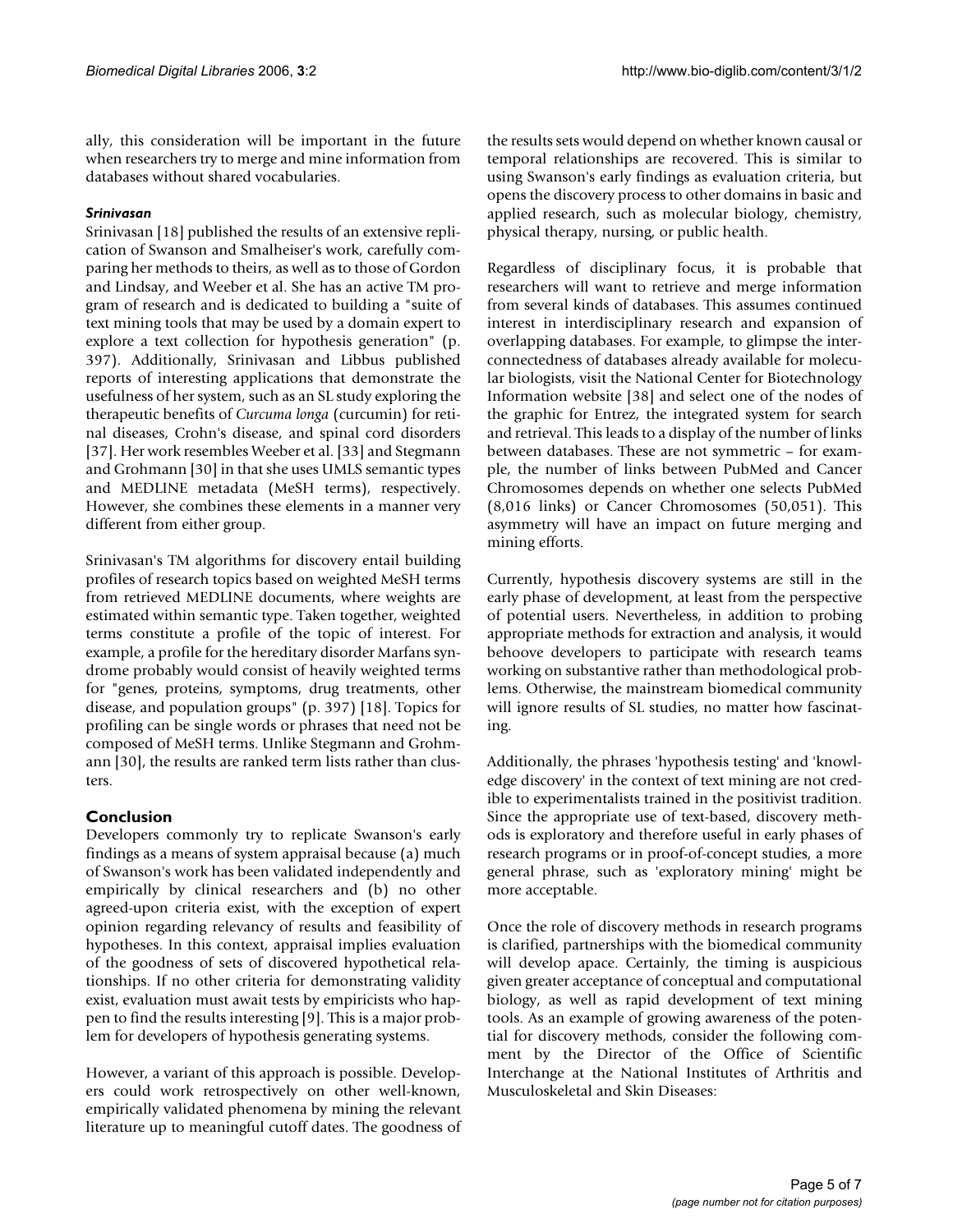The comprehensive overview of an entire literature with respect to a single question is now in transition. New tools in informatics are making it possible to fuel the search for biomarkers for SLE [systemic lupus erythematosus] ... rapidly and with nuance. Rather than looking for articles using the same key words, or for bibliographic citations in a work of interest, the entire database of medical literature can be probed.... (pp. 223–224) [39]

In support of her suggestion for an informatics-driven review of literature, Mittleman cites several Swanson papers and therefore is aware of the origins of text mining for discovery. It seems clear that Swanson's vision of the hidden value in the literature of science and, by extension, in biomedical digital databases, is still remarkably generative for information scientists, biologists, and physicians. Innovative librarians and information professionals could respond to the changing information needs of their patrons by monitoring developments in KDT, and by acquiring the necessary skills to help patrons locate and mine appropriate databases. Major health sciences libraries could build computational biology centers modeled after Princeton University's Data and Statistical Services (DSS) in the Harvey S. Firestone Memorial Library. Although the DSS unit is not dedicated to biology, the idea of offering consulting services to a particular community is apropos. Even without a dedicated center, one or more librarians could be trained in KDT methods to help biomedical researchers and conceptual biologists locate information useful for generating and testing hypotheses.

#### **Competing interests**

The author(s) state that they have no competing interests.

#### **Authors' contributions**

TB is the sole contributor.

#### **References**

- 1. Bray D: **Reasoning for results.** *Nature* 2001, **412:**863.
- 2. Blagosklonny MV, Pardee AB: **Unearthing the gems.** *Nature* 2002, **416:**373.
- 3. Swanson DR: **Medical literature as a potential source of new knowledge.** *Bulletin of the Medical Library Association* 1990, **78(1):**29-37.
- 4. **Theoretical Biology and Medical Modelling** [http://www.tbi
- omed.com]<br>**NCBI** resource guide 5. **NCBI resource guide** [http://www.ncbi.nlm.nih.gov/Sitemap/ ResourceGuide.html]
- 6. Sandstrom PE: **Scholars as subsistence foragers.** *Bulletin of the American Society for Information Science and Technology* 1999, **25(3):**.
- 7. Jackson LS: **Supercomputing detection of Swanson's relationship between Raynaud's disease and dietary fish oil.** Graduate School of Library and Information Science at the University of Illinois; 2002.
- 8. Barabasi AL: **Linked: How Everything Is Connected to Everything Else and What It Means for Business, Science, and Everyday Life.** New York , Plume; 2002.
- 9. Cohen AM, Hersh WR: **A survey of current work in biomedical text mining.** *Briefings in Bioinformatics* 2005, **6(1):**57-71.
- 10. Natarajan J, Berrar D, Hack CJ, Dubitzky W: **Knowledge discovery in biology and biotechnology texts: a review of techniques,**

**evaluation strategies, and applications.** *Critical Reviews in Biotechnology* 2005, **25(1/2):**31-52.

- 11. Shatkay H, Feldman R: **Mining the biomedical literature in the genomic era: an overview.** *Journal of Computational Biology* 2003, **10(6):**821-855.
- 12. Ganiz MC, Pottenger WM, Janneck CR: **Recent Advances In Literature Based Discovery.** [http://www.cse.lehigh.edu/~billp/ pubs/JASISTLBD.pdf]. Lehigh University. Retrieved January 10, 2006.
- 13. Fuller S, Revere D, Bugni P, Martin G: **A knowledgebase system to enhance scientific discovery: Telemakus.** *Biomedical Digital Libraries* 2004, **1(1):**2.
- 14. Hristovski D, Peterlin B, Mitchell JA, Humphrey SM: **Improving literature based discovery support by genetic knowledge integration.** *Studies in Health Technology and Informatics* 2003, **95:**68-73.
- 15. Pratt W, Yetisgen-Yildiz M: **LitLinker: capturing connections across the biomedical literature.** In *Proceedings of the International Conference on Knowledge Capture* Sanibel Island, Florida , ACM; 2003:105-112.
- 16. Shah PK, Perez-Iratxeta C, Bork P, Andrade MA: **Information extraction from full text scientific articles: where are the keywords?** *BMC Informatics* 2003, **4(20):**20.
- 17. Sirmakessis S: **Text Mining and its Applications: Results of the NEMIS Launch Conference.** In *Studies in Fuzziness and Soft Computing Volume 138*. Edited by: Kacprzyk J. Berlin, Germany , Springer-Verlag; 2004:204.
- 18. Srinivasan P: **Text mining: generating hypotheses from Medline.** *Journal of the American Society for Information Science and Technology* 2004, **55(5):**396-413.
- 19. Fayyad U, Piatetsky-Shapiro G, Smyth P: **From data mining to knowledge discovery in databases.** *American Association for Artificial Intelligence* 1996:37-54.
- 20. Liddy ED: **Text mining.** *Bulletin of the American Society for Information Science and Technology* 2005, **27(1):**13-14.
- 21. Swanson DR: **Undiscovered public knowledge.** *Library Quarterly* 1986, **56(2):**103-118.
- 22. Swanson DR: **Complementary structures in disjoint science literatures.** In *Proceedings of the 14th Annual International ACM SIGIR Conference on Research and Development in Information Retrieval* Chicago , ACM Press; 1991:280-289.
- 23. Swanson DR: **Fish oil, Raynaud's syndrome, and undiscovered public knowledge.** *Perspectives in Biology and Medicine* 1986, **30(1):**7-18.
- 24. Swanson DR: **Migraine and magnesium: eleven neglected connections.** *Perspectives in Biology and Medicine* 1988, **31(4):**526-557.
- 25. Swanson DR: **Somatomedin C and arginine: implicit connections between mutually isolated literatures.** *Perspectives in Biology and Medicine* 1990, **33(2):**157-186.
- 26. Swanson DR, Smalheiser NR, Bookstein A: **Information discovery from complementary literatures: categorizing viruses as potential weapons.** *Journal of the American Society for Information Science and Technology* 2001, **52(10):**797-812.
- 27. Swanson DR, Smalheiser NR: **An interactive system for finding complementary literatures: a stimulus to scientific discovery.** *Artificial Intelligence* 1997, **91:**183-203.
- 28. **Welcome to ARROWSMITH 3.0** [http://kiwi.uchicago.edu]
- 29. **ARROWSMITH linking documents, disciplines, investigators, and databases** [http://arrowsmith.psych.uic.edu]
- 30. Stegmann J, Grohmann G: **Hypothesis generation guided by coword clustering.** *Scientometrics* 2003, **56(1):**111-135.
- 31. Gordon MD, Lindsay RK: **Toward discovery support systems: a replication, re-examination, and extension of Swanson's work on literature-based discovery of a connection between Raynaud's and fish oil.** *Journal of the American Society for Information Science* 1996, **47(2):**116-128.
- 32. **Recent papers on literature-based discovery (in chronological sequence 1986-2001)** [http://kiwi.uchicago.edu/refer ences.txt
- 33. Weeber M, Klein H, Aronson AR, Mork JG, de Jong-van den Berg LTW, Vos R: **Text-based discovery in biomedicine: the architecture of the DAD-system.** In *Proceedings of the AMIA Annual Fall Symposium* Edited by: Overhage JM. Philadelphia , Hanley & Belfus; 2000:903-907.
- 34. **National Library of Medicine Unified Medical Language System** [http://www.nlm.nih.gov/research/umls]
- 35. Weeber M, Vos R, Klein H, de Jong-van den Berg LTW, Aronson AR, Molema G: **Generating hypotheses by discovering implicit**